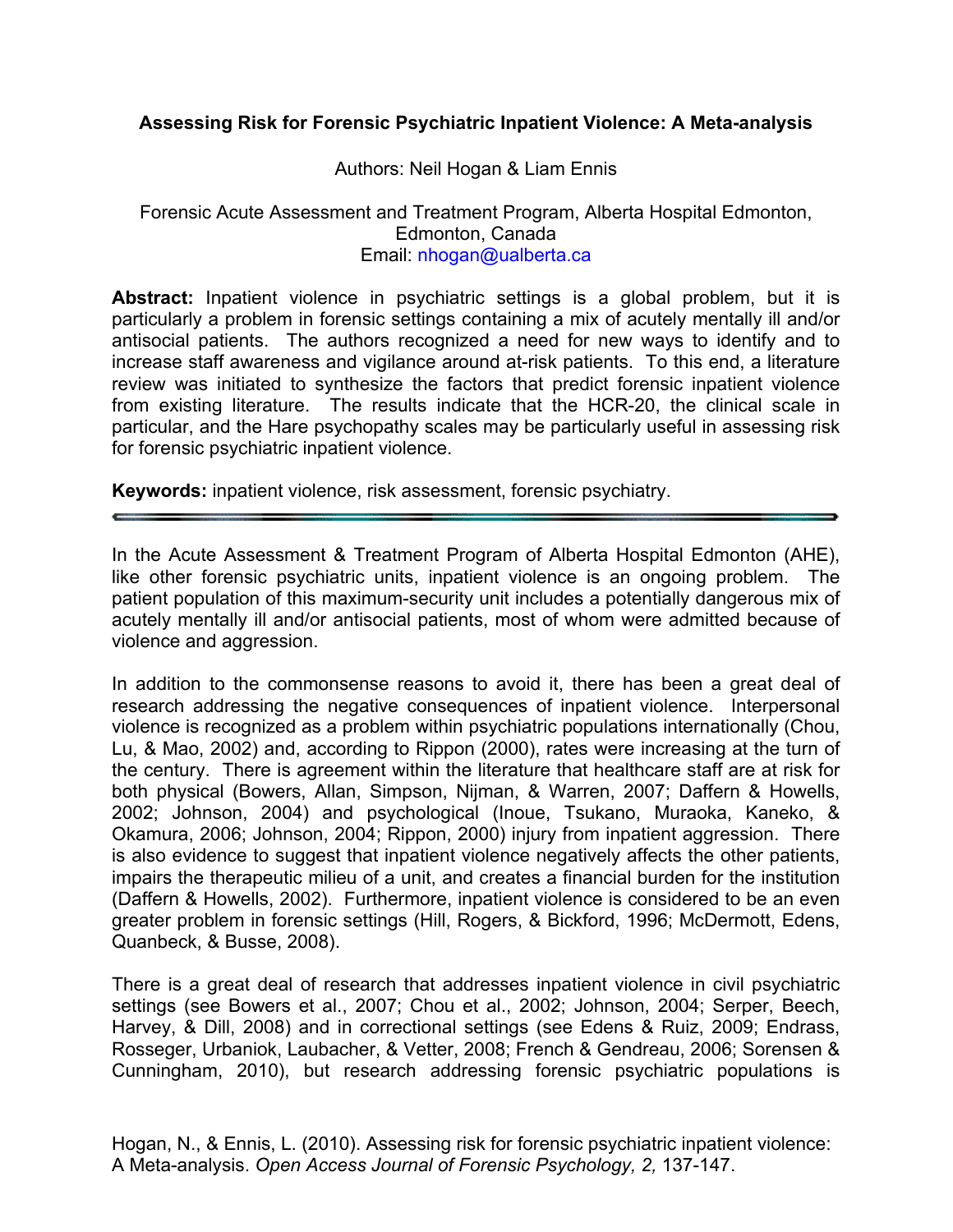relatively scarce. Often, those studies that do include forensic psychiatric settings simply add them to larger pools of institutional or correctional samples (Campbell, French, & Gendreau, 2009). This is a problem because forensic psychiatric units contain a unique population such that research in other settings does not translate well to these specialized hospital settings. In fact, one summary of the factors associated with institutional violence included: not having been found not criminally responsible (NCR) by reason of mental disorder (Quinsey, Harris, Rice, & Cormier, 2005). Obviously, more information is needed if one wishes to distinguish among a group of people who have all been found NCR on a forensic psychiatric unit.

To address the issues discussed already, the current authors turned to the existing literature to find factors, individual characteristics, or instruments that might inform assessments of risk for inpatient violence in the Acute Assessment and Treatment Program and other forensic psychiatric units.

### **Methods**

In addition to a smaller scale paper-based literature review, an electronic literature search was conducted using the following databases: PsycINFO, Web of Science, and Google Scholar. Search terms included terms related to forensic and psychiatric populations (e.g., *Forensic Psychiatric*, *inpatient*, *mental health*, *institutional*), terms related to prediction and correlations, and terms related to violence in hospital (e.g., *violence, aggression, seclusions, untoward incidents*). Inclusion criteria simply required that studies contain a sample in a forensic psychiatric unit (e.g., includes patients found not criminally responsible and may include patients found unfit to stand trial and/or forensic assessments) and outcome criteria including, but not necessarily limited to, physical violence against another person. To clarify, due to variability in methods among the existing literature, the outcome variables included in this study range from pure physical violence against people to combined measures that count physical violence against people along with verbal threats and/or violence against property as a single variable. Studies were also required to be published in English in the last 15 years (1996 and later), to include adult subjects (18+), and to include a sample consisting mostly (≥50%) or entirely of males (to avoid specialized units like those including all females).

From this body of literature, a list was compiled of all the variables that had been found to have a significant association with forensic inpatient violence in at least one study and the total number of studies that had assessed each of them. The result was a list of factors nearly as long as the list of studies, because relatively few variables have been assessed in multiple studies using relevant samples. Since none of the factors stood out after this initial step, the results were narrowed down further to only those factors that had been assessed in at least three studies, for a basic statistical meta-analysis. This step took the total number studies that met inclusion criteria from 22 down to 16.

Once the project progressed to the stage of the statistical meta-analysis, the presence of statistics that could be converted to an *r* correlation coefficient was added to the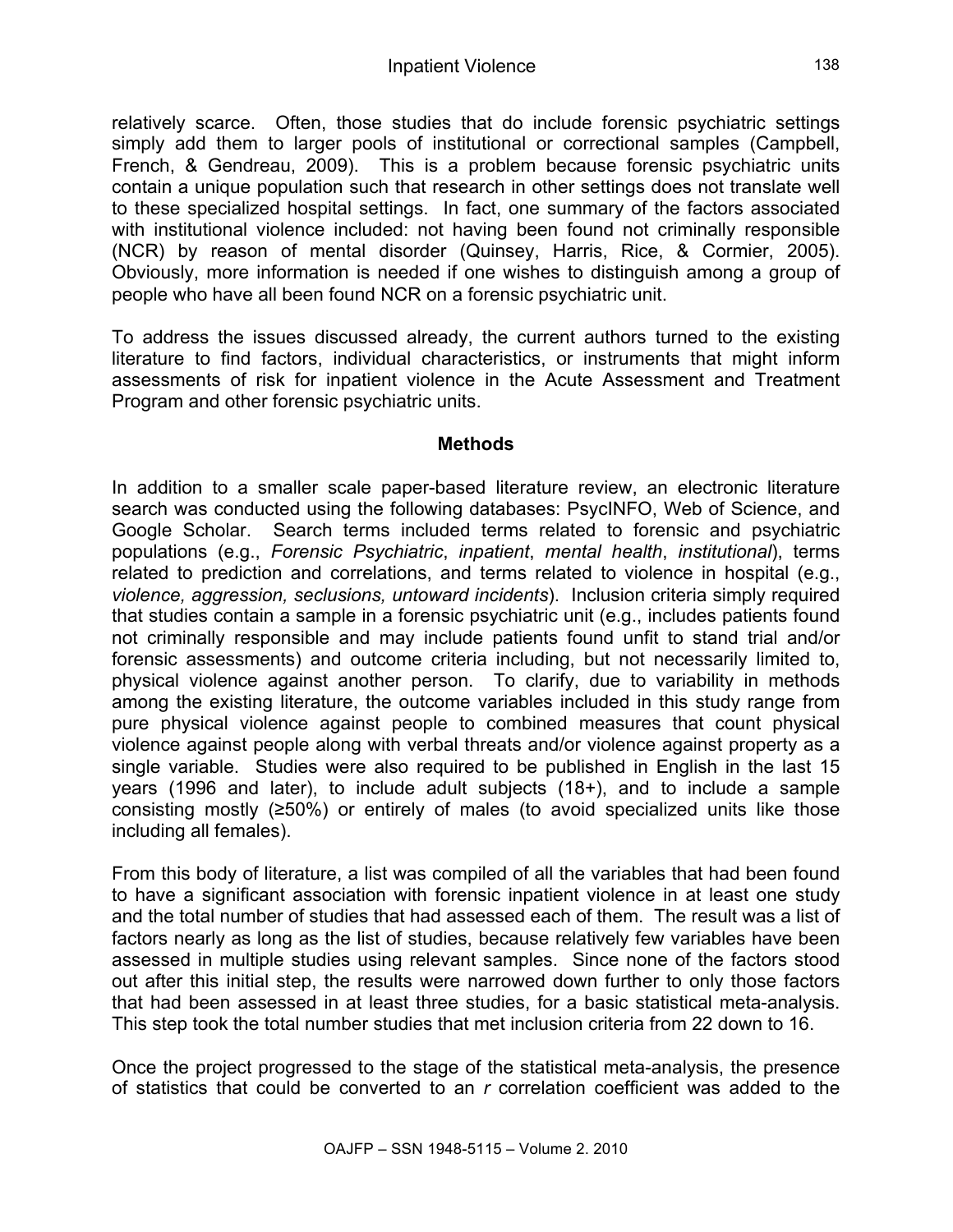inclusion criteria. For this analysis, Hunter and Schmidt's (2004) method of calculating the weighted mean effect size and credibility intervals, with weighting based on sample size, was used. This method was chosen because 1) there was insufficient data to complete more complex analyses and it provides a relatively straightforward way to compare effect sizes and 2) it uses *r* correlation coefficients, which were provided in the majority of the studies used. Statistical values other than *r* values were converted to *r* with the appropriate calculations (Baugh, 2002; Hunter & Schmidt, 1990; Rice & Harris, 2005).

The measures/factors analyzed were age, scores on the Brief Psychiatric Rating Scale (BPRS) (Overall & Gorham, 1962), scores on the HCR-20 (Webster, Douglas, Eaves, & Hart, 1997), and scores on the Psychopathy Checklist (PCL) (Hare, 1980), Psychopathy Checklist Revised (PCL-R) (Hare, 2003), and the Psychopathy Checklist Screening Version (PCL:SV) (Hart, Cox, & Hare, 1995).

Please note that symptoms of psychosis or diagnoses of a psychotic illness were left out of the analyses because they were recently assessed in a large meta-analysis by Douglas, Guy, and Hart (2009). They found that the relationship between psychosis and violence in forensic psychiatric settings was not statistically significant.

### **Results**

The following mean correlation coefficients appear related to forensic psychiatric inpatient violence: age, the Hare psychopathy scales, and the HCR-20 (but not the BPRS). For the BPRS, there was a large variability in effect sizes, with unweighted effect sizes ranging from -0.13 to 0.64. The measures/factors analyzed were: age, BPRS total score, HCR-20 total score, historical scale, clinical scale, Psychopathy Checklist combined (including effect sizes for the total scores of the PCL, the PCL-R, and the PCL:SV), the PCL-R total score, and the PCL:SV total score. In addition to analyzing them individually, the Hare psychopathy scales (PCL, PCL-R, and PCL:SV) were analyzed as a single variable because there is evidence supporting the relationship among the scales (Cooke, Michie, Hart, & Hare, 1999; Hare et al., 1990). Table 1 contains the mean effect sizes and relevant statistics for each of the measures/factors. The strongest effect sizes were found for the HCR-20 Clinical scale (mean *r=*0.35) and the HCR-20 total score (mean *r=*0.33); these effect sizes can be described as medium-sized based on Cohen's (1998) criteria. Figure 1 illustrates the size and valence of the mean correlation coefficients for each of the analyses.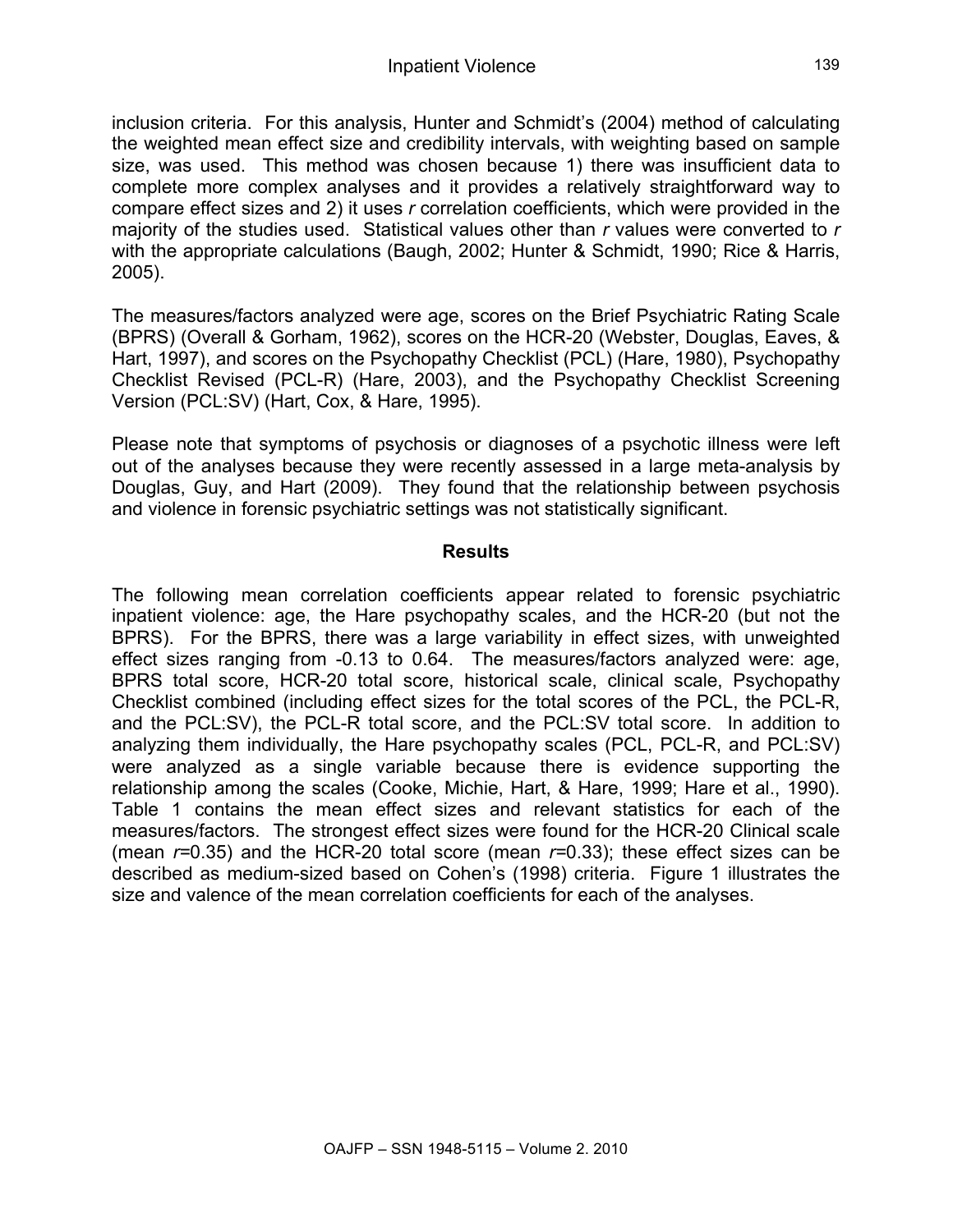## Table 1

| <b>Measure/Factors</b>     | Number of effect<br>sizes | Total n | Weighted<br>mean r | CI              |
|----------------------------|---------------------------|---------|--------------------|-----------------|
| Age                        | 6                         | 683     | $-0.21$            | $(-0.43, 0.00)$ |
| <b>BPRS Total</b><br>Score | 4                         | 468     | 0.18               | $(-0.44, 0.79)$ |
| <b>HCR-20 Total</b>        | $\overline{4}$            | 243     | 0.33               | (0.23, 0.44)    |
| H                          | 6                         | 414     | 0.19               | $(-0.04, 0.42)$ |
| $\mathsf{C}$               | 5                         | 327     | 0.35               | (0.23, 0.47)    |
| PCL (Combined)             | 12                        | 1313    | 0.26               | (0.14, 0.38)    |
| PCL-R                      | 3                         | 254     | 0.21               | (0.18, 0.23)    |
| PCL:SV                     | 8                         | 827     | 0.26               | (0.12, 0.41)    |

Mean Effect Sizes of Measures and Factors Associated with Forensic Inpatient Violence

*Note:* CI *=* credibility interval; PCL (Combined) includes effect sizes for the PCL, PCL-R, and PCL:SV.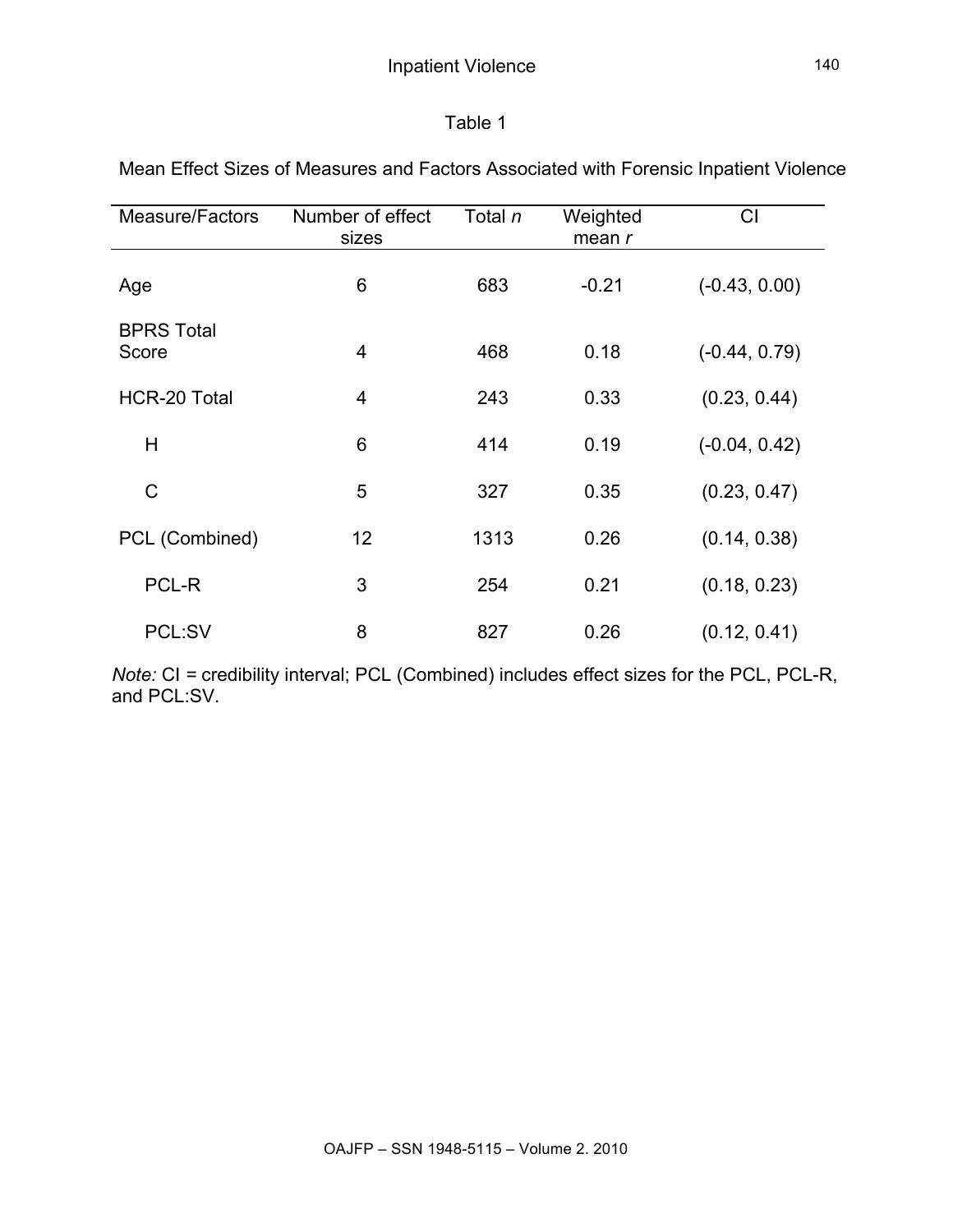





#### **Discussion**

Based on the results presented above, there is evidence to support the use of the HCR-20 and the Hare psychopathy scales to inform assessments of risk for inpatient violence. Although age was consistently found to have some relationship with forensic inpatient violence, it should be noted that the differences in age between violent and non-violent groups were very small, so it would be impractical to use age to distinguish between higher and lower risk patients. While the clinical scale of the HCR-20 showed the largest mean effect size, its credibility interval shows substantial overlap with those of other measures like the PCL:SV, so there is no clear winner in this analysis. These results seem congruent with existing literature. For example, whereas Campbell et al (2009) included a broader range of samples in their meta-analysis of institutional violence, there is nonetheless some agreement between their results and those of the current study. Both studies identified the HCR-20 and the Hare psychopathy scales as useful predictors of institutional violence, and also identified the PCL:SV as more useful than the PCL-R. Having said this, there is still some disagreement within the literature about the utility of the Hare scales in predicting institutional violence (Vitacco et al., 2009), possibly due to differences among samples and/or sub-types of aggression. As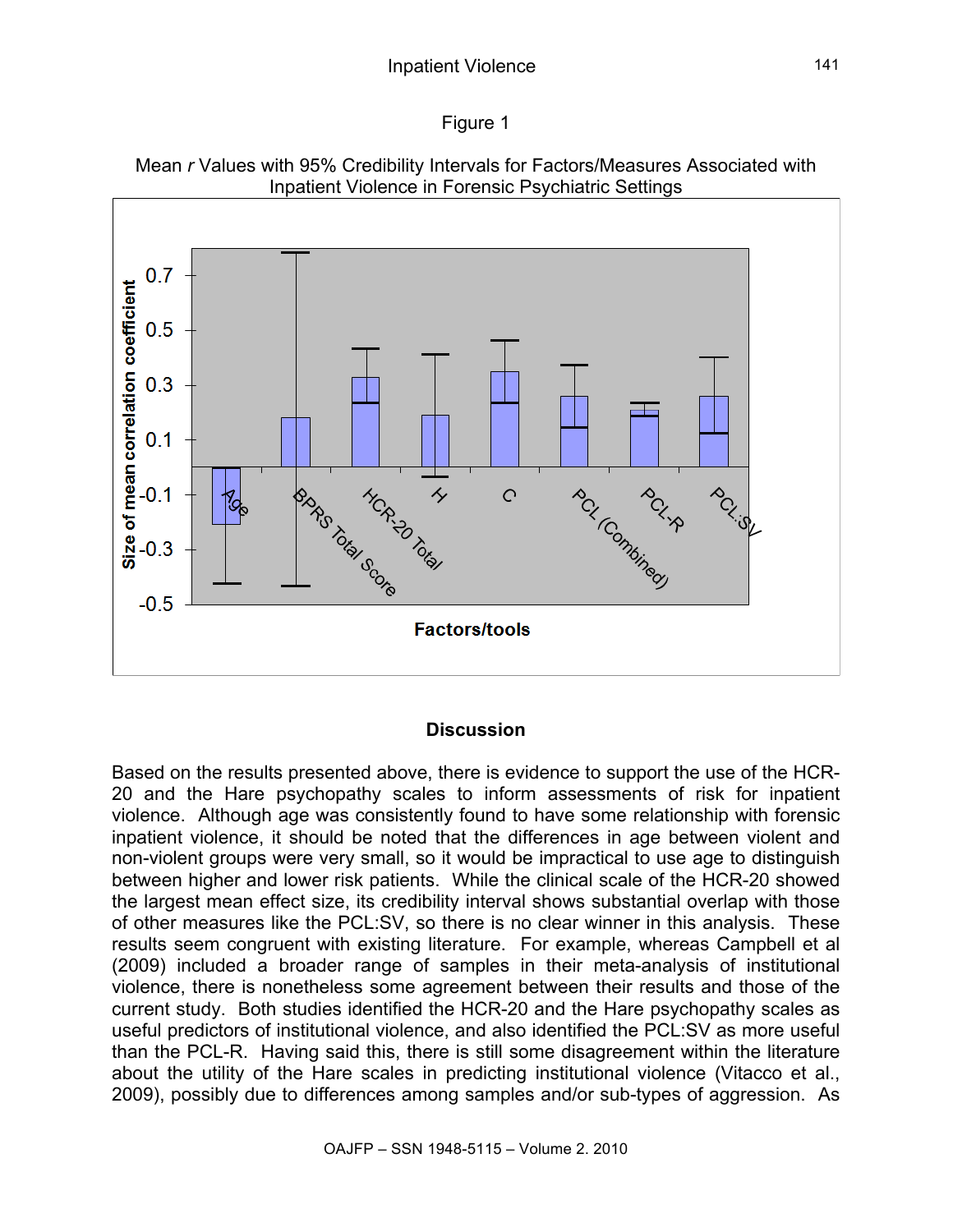a result, although the positive results of this study may be explained by its focus on forensic psychiatric inpatient samples, this conclusion is tentative at best.

Despite the fact that the BPRS should, in theory, be tapping into a similar construct such as that of the HCR-20 clinical scale, there is not evidence to support its utility in predicting forensic inpatient violence. This is due to a large amount of variability among effect sizes for the BPRS. There is a variety of possible explanations for this finding. One possible explanation is the inconsistency in outcome measures among studies, which is an issue for this study as a whole. A second explanation is the actual implementation of the BPRS itself. There are multiple versions of the BPRS and the author observed variability in terms of which version of the tool was used. Additionally, the procedures for administering the BPRS varied, in that some studies administered it only once, others administered it at fixed intervals, and others administered the tool at variable intervals.

Considering that Archer, Bluffington-Vollum, Stredny, and Handel (2006) found that the Hare psychopathy scales and the HCR-20 are the most commonly used measures in the risk assessments conducted by forensic psychologists, and that risk assessment is a major part of the job of a forensic psychologist in these settings, the results of the current study should be easily applied to current practices. If these tools are already being used to assess a patient's risk for violent recidivism in general, the scores can easily be applied to an evaluation of his or her risk for inpatient violence. Having identified a patient as being at risk for inpatient violence, staff can monitor a patient more closely, and possibly use something like the HCR-20 clinical scale as a dynamic measure. In doing so, practitioners could pro-actively further the study of the utility of these tools.

This study does have limitations. First, there is substantial variability among many of the effect sizes, as shown by the size of the 95% credibility intervals. Second, the relative scarcity of research conducted with specific forensic psychiatric samples has limited the strength of any conclusions. In fact, there are promising tools like the Broset Violence Checklist (BVC) (Almvik, Woods, & Rasmussen, 2000) that appear to be useful for predicting inpatient violence, but that have not yet been validated on forensic psychiatric samples. Furthermore, the lack of replication for many of the positive findings means some useful tools may have been missed, whereas others may appear useful due to chance. As with any literature review, this study is limited by the filedrawer effect, since only those studies that the author had access to could be included. Additionally, there is still no consensus within the literature on how to operationally define or measure violence. Some studies included verbal aggression, aggression against objects, and physical violence in their analyses, whereas others limited it to only physical violence against people. Considering all of these limitations, it is important to point out that the tools used in this study should not be used exclusively to make decisions about any patient's care.

In terms of future research, this study highlights the need for further exploration into factors that may predict forensic psychiatric inpatient violence. This may include the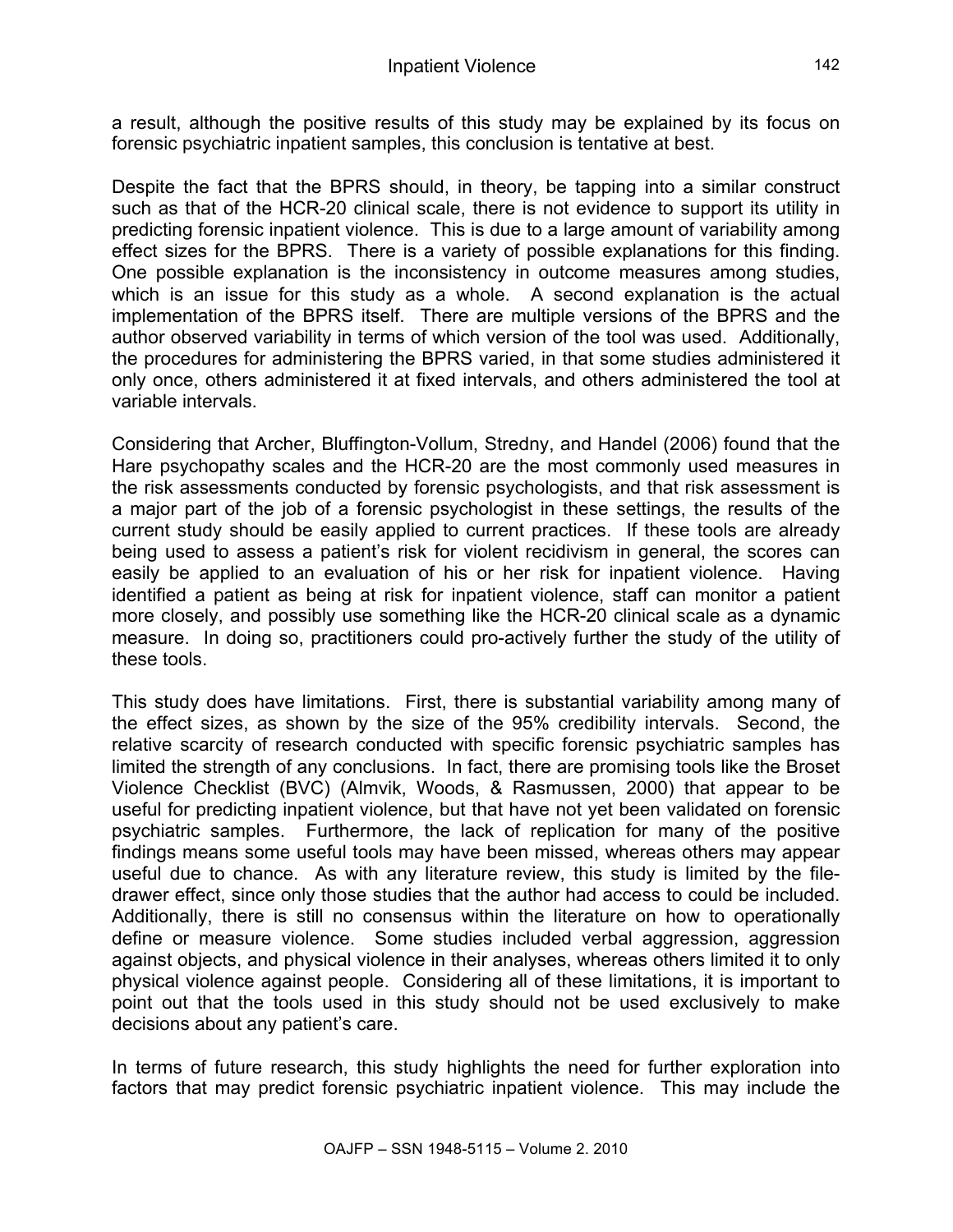expansion of existing research on reactive vs. instrumental aggression and aggression against staff versus aggression against patients. Replication of previous studies would also be useful as there may be utility in existing measures. There is also certainly still room for new tools to be developed, as there does not yet appear to be a gold standard for assessing risk for forensic psychiatric inpatient violence.

Acknowledgements: An acknowledgement is due to Erika Van Husen, Psychometrist at AHE.

received April 30, 2010; accepted May 29, 2010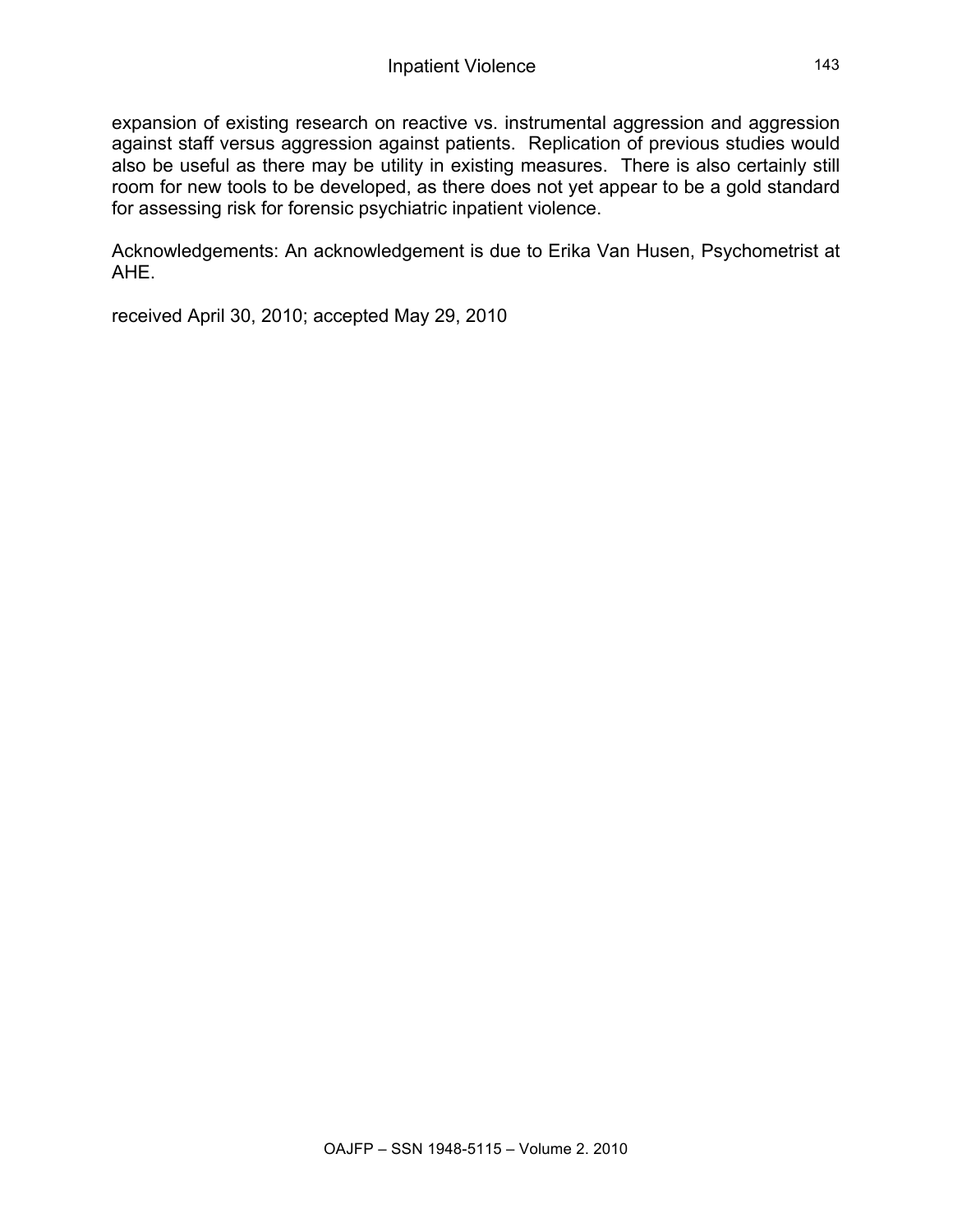# **References**

## **References marked with an asterisk were included in the meta-analysis.**

- Almvik, R., Woods, P., & Rasmussen, K. (2000). The Broset Violence Checklist: Sensitivity, specificity, and interrater reliability. *Journal of Interpersonal Violence, 15,* 1284-1296.
- Archer, R. P., Buffington-Vollum, J. K., Stredny, R. V., & Handel, R. W. (2006). A survey of psychological test use patterns among forensic psychologists. *Journal of Personality Assessment, 87,* 84-94.
- Baugh, F. (2002). Correcting effect sizes for score reliability: A reminder that measurement and substantive issues are linked inextricably. *Educational and Psychological Measurement, 62,* 254-263.
- Bowers, L., Allan, T., Simpson, A., Nijman, H., & Warren, J. (2007). Adverse incidents, patient flow and nursing workforce variables on acute psychiatric wards: The Tompkins Acute Ward Study. *International Journal of Social Psychiatry, 53,* 75- 84.
- Campbell, M. A., French, S., & Gendreau, P. (2009). The prediction of violence in adult offenders: A meta-analytic comparison of instruments and methods of assessment. *Criminal Justice and Behavior, 36,* 567-590.
- Chou, K., Lu, R., & Mao, W. (2002). Factors relevant to patient assaultive behavior and assault in acute inpatient psychiatric units in Taiwan. *Archives of Psychiatric Nursing, 16*, 187–195.
- Cooke, D. J., Michie, C., Hart, S. D., & Hare, R. D. (1999). Evaluating the screening version of the Hare Psychopathy Checklist Revised (PCL:SV): An item response theory analysis. *Psychological Assessment, 11,* 3-13.
- Daffern, M. & Howells, K. (2002). Psychiatric inpatient aggression: A review of structural and functional assessment approaches. *Aggression and Violent Behavior, 7,*  477–497.
- \*Daffern, M., Howells, K., Ogloff, J., & Lee, J. (2005). Individual characteristics predisposing patients to aggression in a forensic psychiatric hospital. *The Journal of Forensic Psychiatry & Psychology, 16,* 729-746.
- \*Dernevik, M., Grann, M., & Johansson, S. (2002). Violent behavior in forensic psychiatric patients: Risk assessment and different risk-management levels using the HCR-20. *Psychology, Crime & Law, 8,* 93-111.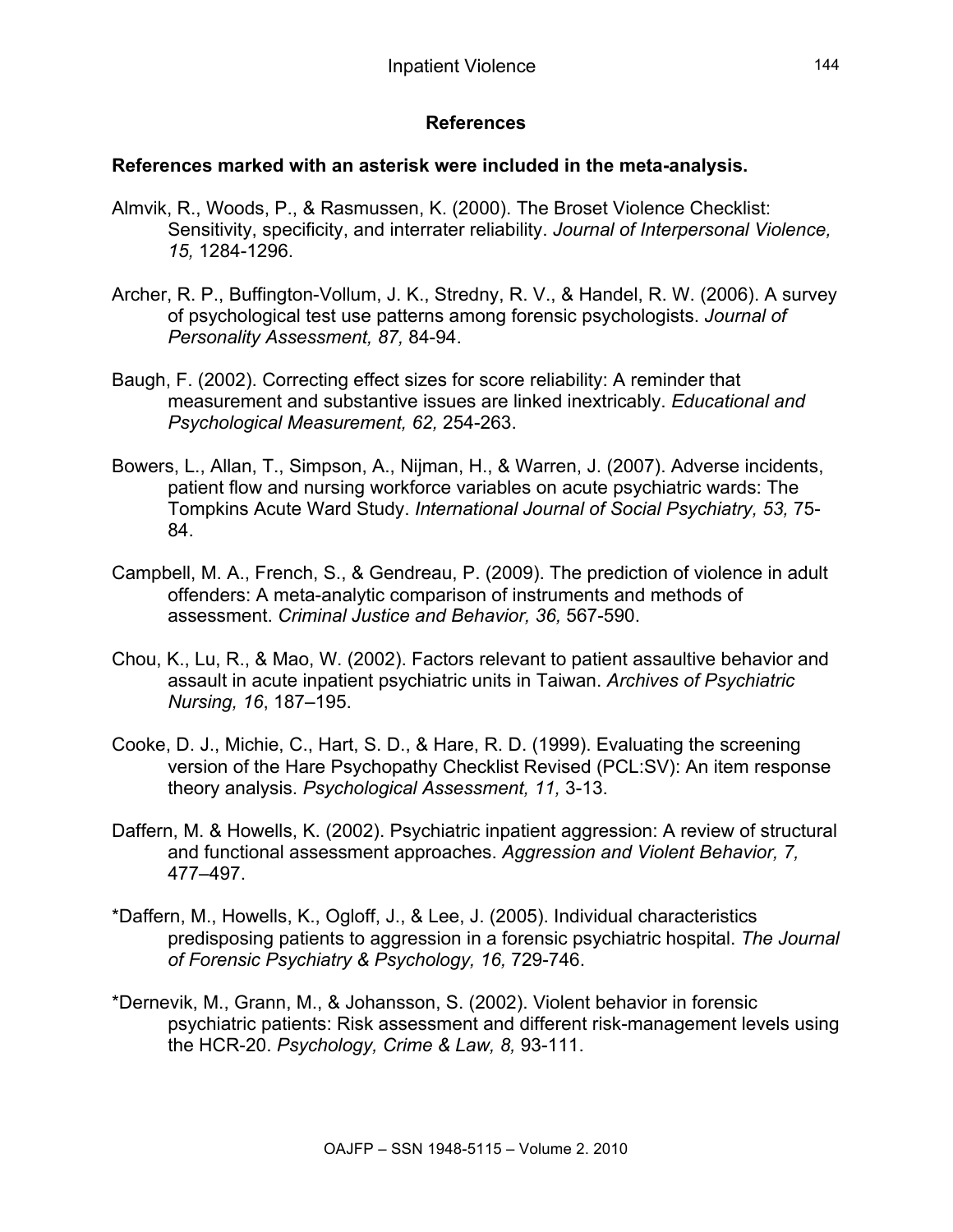- \*Dolan, M. & Davies, G. (2006). Psychopathy and institutional outcome in patients with schizophrenia in forensic settings in the UK. *Schizophrenia Research, 81,* 277- 281.
- \*Doyle, M. & Dolan, M. (2006). Evaluating the validity of anger regulation problems, interpersonal style, and disturbed mental state for predicting inpatient violence. *Behavioral Sciences and the Law, 24,* 783-798.
- \*Doyle, M., Dolan, M., & McGovern, J. (2002). The validity of North American risk assessment tools in predicting in-patient violent behavior in England. *Legal and Criminological Psychology, 7,* 141-154.
- Douglas, K. S., Guy, L. S., & Hart, S. D. (2009). Psychosis as a risk factor for violence to others: A meta-analysis. *Psychological Bulletin, 135,* 679-706.
- \*Douglas, K. S., Strand, S., Belfrage, H., Fransson, G., & Levander, S. (2005). Reliability and validity evaluation of the Psychopathy Checklist: Screening Version (PCL:SV) in Swedish correctional and forensic psychiatric samples. *Assessment, 12,* 145-161.
- Edens, J. F. & Ruiz, M. A. (2009). Predicting institutional aggression by defensive prison inmates: An examination of the Personality Assessment Inventory treatment consideration scales. *International Journal of Forensic Mental Health, 28,* 178- 185.
- Endrass, J., Rossegger, A., Urbaniok, F., Laubacher, A., & Vetter, S. (2008).Predicting violent infractions in a Swiss state penitentiary: A replication study of the PCL-R in a population of sex and violent offenders. *BMC Psychiatry, 8,* 1-7.
- French, S. A. & Gendreau, P. (2006). Reducing prison misconducts: What works! *Criminal Justice and Behavior, 33,* 185-218.
- \*Fullam, R. S. & Dolan, M. C. (2008). Executive function and in-patient violence in forensic patients with schizophrenia. *The British Journal of Psychiatry, 193,* 247- 253.
- \*Gray, N. S., Hill, C., McGleish, A., Timmons, D., MacCulloch, M. J., & Snowden, R. J. (2003). Prediction of violence and self-harm in mentally disordered offenders: A prospective study of the efficacy of HCR-20, PCL-R, and psychiatric symptomatology. *Journal of Consulting and Clinical Psychology, 71,* 443-451.
- \*Grevatt, M., Thomas-Peter, B., & Hughes, G. (2004). Violence, mental disorder and risk assessment: Can structured clinical assessments predict the short-term risk of inpatient violence? *The Journal of Forensic Psychiatry & Psychology, 15,* 278- 292.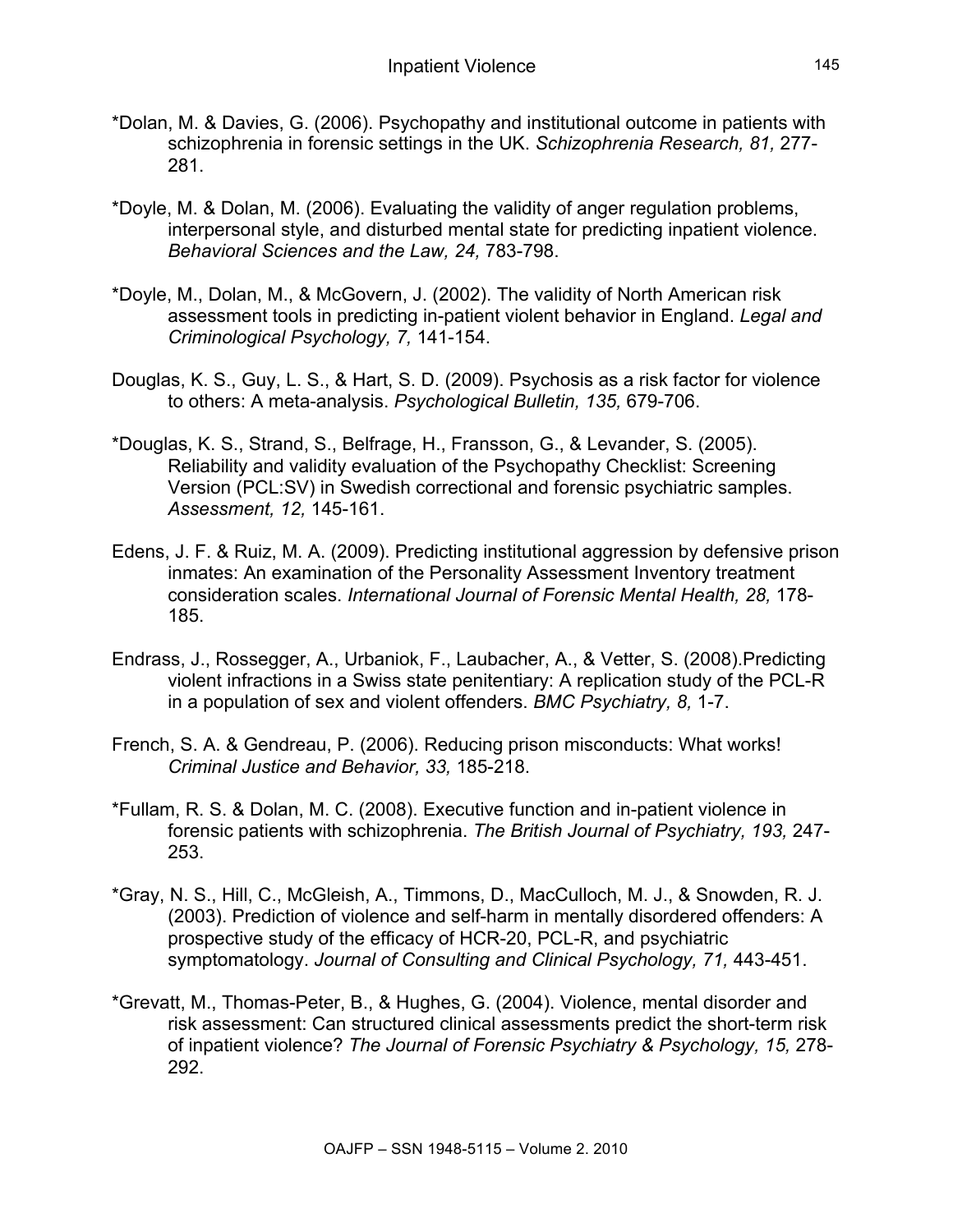- Hare, R. D. (1980). A research scale for the assessment of psychopathy in criminal populations. *Personality and Individual Differences, 1,* 111-119.
- Hare, R. D. (2003). *Hare Psychopathy Checklist-Revised (PCL-R), 2nd ed*. Toronto, ON: Multi-Health Systems.
- Hare, R. D., Harpur, T. J., Hakstian, A. R., Forth, A. E., Hart, S. D., & Newman, J. P. (1990). The revised Psychopathy Checklist: Reliability and factor structure. *Psychological Assessment: A Journal of Consulting and Clinical Psychology, 2,*  338-341.
- Hart, S. D., Cox, D. N., & Hare, R. D. (1995). *Manual for the screening version of the psychopathy checklist revised (PCL:SV).* Toronto, ON: Multi-Health Systems.
- \*Heilbrun, K., Hart, S. D., Hare, R. D., Gustafson, D., Nunez, C., & White, A. J. (1998). Inpatient and postdischarge aggression in a mentally disordered offenders: The role of psychopathy. *Journal of Interpersonal Violence, 13,* 514-527*.*
- \*Hill, C., Rogers, R., & Bickford M. (1996). Predicting aggressive and socially disruptive behavior in a maximum security forensic psychiatric hospital. *Journal of Forensic Sciences, 1,* 56-59.
- \*Hoptman, M. J., Yates, K. F., Patalinjug, M. B., Wack, R. C., & Convit, A. (1999). Clinical prediction of assaultive behavior among male psychiatric patients at a maximum-security forensic facility. *Psychiatric Services, 50,* 1461-1466.
- Hunter, J. E. & Schmidt, F. L. (1990). *Methods of meta-analysis: Correcting error and bias in research findings*. Newbury Park, CA: Sage.
- Hunter, J. E. & Schmidt, F. L. (2004). *Methods of meta-analysis: Correcting error and bias in research findings* (2<sup>nd ed.). Newbury Park, CA: Sage.</sup>
- Inoue, M., Tsukano, K., Muraoka, M., Kaneko, F., & Okamura, H. (2006). Psychological impact of verbal abuse and violence by patients on nurses working in psychiatric departments. *Psychiatry and Clinical Neurosciences, 60,* 29-36.
- Johnson, M. E. (2004). Violence on inpatient psychiatric units: State of the science. *Journal of the American Psychiatric Nurses Association, 10,* 113-121.
- \*McDermott, B. E., Edens, J. F., Quanbeck, C. D., & Busse, D. (2008). Examining the role of static and dynamic risk factors in the prediction of inpatient violence: Variable- and person-focused analyses. *Law and Human Behavior, 32,* 325-338.
- \*McKenzie, B. & Curr., H. (2005). Predicting violence in a medium secure setting: A study using the historical and clinical scales of the HCR-20. *The British Journal of Forensic Practice, 7,* 22-28.